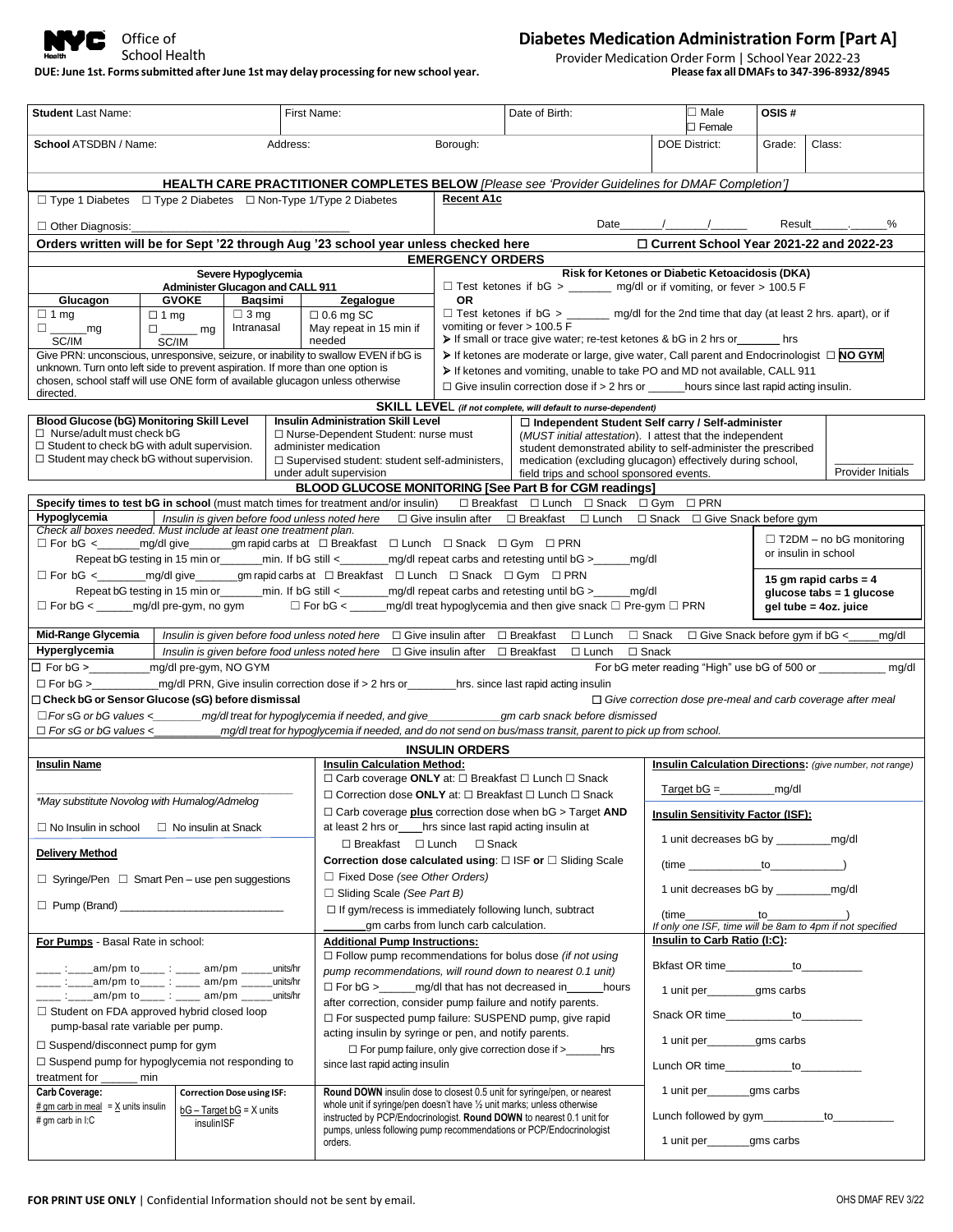

## **Diabetes Medication Administration Form [Part B]**

DUE: June 1st. Forms submitted after June 1st may delay processing for new school year.

Provider Medication Order Form | School Year 2022-23<br>Please fax all DMAFs to 347-396-8932/8945

| <b>Student Last Name</b>                                                                                                                                                                                      |                                                                                                                                                                                                                                                                       |                                           | <b>First Name</b>                                                                                                                                                                                                                             |                                                                                                                                            |                                                                                                                                    | OSIS#                                                            |                                                                                                                                                                                                                                                                                          |      |       |                                                                                                           |              |       |
|---------------------------------------------------------------------------------------------------------------------------------------------------------------------------------------------------------------|-----------------------------------------------------------------------------------------------------------------------------------------------------------------------------------------------------------------------------------------------------------------------|-------------------------------------------|-----------------------------------------------------------------------------------------------------------------------------------------------------------------------------------------------------------------------------------------------|--------------------------------------------------------------------------------------------------------------------------------------------|------------------------------------------------------------------------------------------------------------------------------------|------------------------------------------------------------------|------------------------------------------------------------------------------------------------------------------------------------------------------------------------------------------------------------------------------------------------------------------------------------------|------|-------|-----------------------------------------------------------------------------------------------------------|--------------|-------|
| CONTINUOUS GLUCOSE MONITORING (CGM) ORDERS [Please see 'Provider Guidelines for DMAF Completion']                                                                                                             |                                                                                                                                                                                                                                                                       |                                           |                                                                                                                                                                                                                                               |                                                                                                                                            |                                                                                                                                    |                                                                  |                                                                                                                                                                                                                                                                                          |      |       |                                                                                                           |              |       |
| □ Use CGM readings - For CGM's used to replace finger stick bG readings, only devices FDA approved for use and age may be used within the limits of the manufacturer's protocol.<br>$(sG =$ sensor glucose).  |                                                                                                                                                                                                                                                                       |                                           |                                                                                                                                                                                                                                               |                                                                                                                                            |                                                                                                                                    |                                                                  |                                                                                                                                                                                                                                                                                          |      |       |                                                                                                           |              |       |
|                                                                                                                                                                                                               | Name and Model of CGM:<br>For CGM used for insulin dosing: finger stick bG will be done when: the symptoms don't match the CGM readings; if there is some reason to doubt the sensor (i.e. for readings<br><70 mg/dl or sensor does not show both arrows and numbers) |                                           |                                                                                                                                                                                                                                               |                                                                                                                                            |                                                                                                                                    |                                                                  |                                                                                                                                                                                                                                                                                          |      |       |                                                                                                           |              |       |
| For sG <70mg/dL check bG and follow orders on DMAF, unless otherwise ordered below. Use CGM grid below OR □ See attached CGM instruction                                                                      |                                                                                                                                                                                                                                                                       |                                           | $\Box$ CGM to be used for insulin dosing and monitoring - must be FDA approved for use and age<br>sG Monitoring Specify times to check sensor reading □ Breakfast □ Lunch □ Snack □ Gym □ PRN [if none checked, will use bG monitoring times] |                                                                                                                                            |                                                                                                                                    |                                                                  |                                                                                                                                                                                                                                                                                          |      |       |                                                                                                           |              |       |
| <b>CGM</b> reading                                                                                                                                                                                            |                                                                                                                                                                                                                                                                       | <b>Arrows</b>                             |                                                                                                                                                                                                                                               |                                                                                                                                            | Action                                                                                                                             | $\Box$ use < 80 mg/dl instead of < 70 mg/dl for grid action plan |                                                                                                                                                                                                                                                                                          |      |       |                                                                                                           |              |       |
| $sG < 60$ mg/dl                                                                                                                                                                                               | Any arrows                                                                                                                                                                                                                                                            |                                           |                                                                                                                                                                                                                                               | Treat hypoglycemia per bG hypoglycemia plan; Recheck in 15-20 min. If still < 70 mg/dl check bG.                                           |                                                                                                                                    |                                                                  |                                                                                                                                                                                                                                                                                          |      |       |                                                                                                           |              |       |
| sG 60-70 mg/dl                                                                                                                                                                                                | and $\downarrow$ , $\downarrow \downarrow$ , $\searrow$ or $\rightarrow$                                                                                                                                                                                              |                                           |                                                                                                                                                                                                                                               | Treat hypoglycemia per bG hypoglycemia plan; Recheck in 15-20 min. If still < 70 mg/dl check bG.                                           |                                                                                                                                    |                                                                  |                                                                                                                                                                                                                                                                                          |      |       |                                                                                                           |              |       |
| sG 60-70 mg/dl                                                                                                                                                                                                | and $\uparrow$ , $\uparrow \uparrow$ , or $\nearrow$                                                                                                                                                                                                                  |                                           |                                                                                                                                                                                                                                               | If symptomatic, treat hypoglycemia per bG hypoglycemia plan; if not symptomatic, recheck in 15-20 minutes.<br>If still <70 mg/dl check bG. |                                                                                                                                    |                                                                  |                                                                                                                                                                                                                                                                                          |      |       |                                                                                                           |              |       |
| sG >70 mg/dl                                                                                                                                                                                                  |                                                                                                                                                                                                                                                                       | Any arrows                                |                                                                                                                                                                                                                                               |                                                                                                                                            | Follow bG DMAF orders for insulin dosing                                                                                           |                                                                  |                                                                                                                                                                                                                                                                                          |      |       |                                                                                                           |              |       |
| sG $\leq$ 120 mg/dl pre-gym or<br>recess                                                                                                                                                                      |                                                                                                                                                                                                                                                                       | and $\downarrow$ , $\downarrow\downarrow$ |                                                                                                                                                                                                                                               |                                                                                                                                            | Give 15 gms uncovered carbs. If gym or recess is immediately after lunch, subtract 15 gms of carbs from lunch<br>carb calculation. |                                                                  |                                                                                                                                                                                                                                                                                          |      |       |                                                                                                           |              |       |
| $sG \geq 250$                                                                                                                                                                                                 |                                                                                                                                                                                                                                                                       | Any arrows                                |                                                                                                                                                                                                                                               |                                                                                                                                            |                                                                                                                                    |                                                                  | Follow bG DMAF orders for treatment and insulin dosing                                                                                                                                                                                                                                   |      |       |                                                                                                           |              |       |
|                                                                                                                                                                                                               | $\Box$ For student using CGM, wait 2 hours after meal before testing ketones with hyperglycemia.                                                                                                                                                                      |                                           |                                                                                                                                                                                                                                               |                                                                                                                                            |                                                                                                                                    |                                                                  |                                                                                                                                                                                                                                                                                          |      |       |                                                                                                           |              |       |
|                                                                                                                                                                                                               |                                                                                                                                                                                                                                                                       |                                           |                                                                                                                                                                                                                                               |                                                                                                                                            |                                                                                                                                    |                                                                  | <b>PARENTAL INPUT INTO INSULIN DOSING</b>                                                                                                                                                                                                                                                |      |       |                                                                                                           |              |       |
|                                                                                                                                                                                                               | Parent(s)/Guardian(s) (give name),                                                                                                                                                                                                                                    |                                           |                                                                                                                                                                                                                                               |                                                                                                                                            |                                                                                                                                    |                                                                  | may provide the nurse with information relevant to insulin dosing, including dosing recommendations.<br>Taking the parent's input into account, the nurse will determine the insulin dose within the range ordered by the health care practitioner and in keeping with nursing judgment. |      |       |                                                                                                           |              |       |
|                                                                                                                                                                                                               |                                                                                                                                                                                                                                                                       |                                           |                                                                                                                                                                                                                                               |                                                                                                                                            | Please select ONE option below                                                                                                     |                                                                  | $\Box$ Nurse may adjust calculated dose up by ______% or down by<br>2.                                                                                                                                                                                                                   |      |       |                                                                                                           |              | %     |
| 1.                                                                                                                                                                                                            | $\Box$ Nurse may adjust calculated dose up or down up to units based<br>on parental input and nursing judgment.                                                                                                                                                       |                                           |                                                                                                                                                                                                                                               |                                                                                                                                            |                                                                                                                                    |                                                                  | of the prescribed dose based on parental input and nursing judgment.                                                                                                                                                                                                                     |      |       |                                                                                                           |              |       |
|                                                                                                                                                                                                               |                                                                                                                                                                                                                                                                       |                                           |                                                                                                                                                                                                                                               |                                                                                                                                            |                                                                                                                                    |                                                                  | adjustment for > 2 days in a row, the nurse will contact the health care practitioner to see if the school orders need to be revised.                                                                                                                                                    |      |       |                                                                                                           |              |       |
|                                                                                                                                                                                                               |                                                                                                                                                                                                                                                                       |                                           |                                                                                                                                                                                                                                               |                                                                                                                                            |                                                                                                                                    |                                                                  |                                                                                                                                                                                                                                                                                          |      |       |                                                                                                           |              |       |
|                                                                                                                                                                                                               | <b>SLIDING SCALE</b><br><b>OPTIONAL ORDERS</b><br>Do NOT overlap ranges (e.g. enter 0-100, 101-200, etc.). If ranges overlap, the lower<br>$\Box$ Round insulin dosing to nearest whole unit: 0.51-1.50u rounds to 1.00u.                                             |                                           |                                                                                                                                                                                                                                               |                                                                                                                                            |                                                                                                                                    |                                                                  |                                                                                                                                                                                                                                                                                          |      |       |                                                                                                           |              |       |
| dose will be given. Use pre-treatment bG to calculate insulin dose unless other orders.<br>$\Box$ Round insulin dosing to nearest half unit: 0.26-0.75u rounds to 0.50u (must have<br>half unit syringe/pen). |                                                                                                                                                                                                                                                                       |                                           |                                                                                                                                                                                                                                               |                                                                                                                                            |                                                                                                                                    |                                                                  |                                                                                                                                                                                                                                                                                          |      |       |                                                                                                           |              |       |
| $\Box$ Lunch<br>$\Box$ Snack                                                                                                                                                                                  | bG                                                                                                                                                                                                                                                                    | <b>Units</b><br>Insulin                   | <b>Other Time</b>                                                                                                                                                                                                                             | bG                                                                                                                                         | <b>Units</b><br><b>Insulin</b>                                                                                                     |                                                                  | $\Box$ Use sliding scale for correction $\Box$ AND at meals ADD:                                                                                                                                                                                                                         |      |       |                                                                                                           |              |       |
| $\Box$ Breakfast                                                                                                                                                                                              | Zero -                                                                                                                                                                                                                                                                | Zero -<br>$\Box$ Lunch                    |                                                                                                                                                                                                                                               |                                                                                                                                            | units for lunch; _________ units for snack;                                                                                        |                                                                  |                                                                                                                                                                                                                                                                                          |      |       |                                                                                                           |              |       |
| $\Box$ Correction<br>Dose                                                                                                                                                                                     | $\blacksquare$                                                                                                                                                                                                                                                        |                                           | $\Box$ Snack<br>$\Box$ Breakfast                                                                                                                                                                                                              | $\sim$<br>$\blacksquare$                                                                                                                   | units for breakfast<br>(sliding scale must be marked as correction dose only)                                                      |                                                                  |                                                                                                                                                                                                                                                                                          |      |       |                                                                                                           |              |       |
|                                                                                                                                                                                                               | $\sim$<br>$\sim$                                                                                                                                                                                                                                                      |                                           | $\Box$ Correction<br>Dose                                                                                                                                                                                                                     | $\sim$<br>□ Long-acting insulin given in school - Insulin Name: ______________<br>$\omega$                                                 |                                                                                                                                    |                                                                  |                                                                                                                                                                                                                                                                                          |      |       |                                                                                                           |              |       |
|                                                                                                                                                                                                               | $\overline{\phantom{a}}$                                                                                                                                                                                                                                              |                                           |                                                                                                                                                                                                                                               | $\sim$                                                                                                                                     |                                                                                                                                    |                                                                  | Dose:__<br>units                                                                                                                                                                                                                                                                         |      |       | Time______________or                                                                                      | $\Box$ Lunch |       |
| <b>OTHER ORDERS</b>                                                                                                                                                                                           |                                                                                                                                                                                                                                                                       |                                           |                                                                                                                                                                                                                                               |                                                                                                                                            |                                                                                                                                    |                                                                  | <b>HOME MEDICATIONS</b>                                                                                                                                                                                                                                                                  |      |       | $\Box$ None                                                                                               |              |       |
|                                                                                                                                                                                                               |                                                                                                                                                                                                                                                                       |                                           |                                                                                                                                                                                                                                               |                                                                                                                                            |                                                                                                                                    |                                                                  | Medication                                                                                                                                                                                                                                                                               | Dose |       | Frequency                                                                                                 | Time         | Route |
|                                                                                                                                                                                                               |                                                                                                                                                                                                                                                                       |                                           |                                                                                                                                                                                                                                               |                                                                                                                                            |                                                                                                                                    |                                                                  | Insulin                                                                                                                                                                                                                                                                                  |      |       |                                                                                                           |              |       |
|                                                                                                                                                                                                               |                                                                                                                                                                                                                                                                       |                                           |                                                                                                                                                                                                                                               |                                                                                                                                            |                                                                                                                                    | Other                                                            |                                                                                                                                                                                                                                                                                          |      |       |                                                                                                           |              |       |
|                                                                                                                                                                                                               |                                                                                                                                                                                                                                                                       |                                           |                                                                                                                                                                                                                                               |                                                                                                                                            |                                                                                                                                    |                                                                  |                                                                                                                                                                                                                                                                                          |      |       |                                                                                                           |              |       |
|                                                                                                                                                                                                               |                                                                                                                                                                                                                                                                       |                                           |                                                                                                                                                                                                                                               |                                                                                                                                            |                                                                                                                                    |                                                                  |                                                                                                                                                                                                                                                                                          |      |       |                                                                                                           |              |       |
|                                                                                                                                                                                                               |                                                                                                                                                                                                                                                                       |                                           |                                                                                                                                                                                                                                               |                                                                                                                                            | <b>ADDITIONAL INFORMATION</b>                                                                                                      |                                                                  |                                                                                                                                                                                                                                                                                          |      |       |                                                                                                           |              |       |
|                                                                                                                                                                                                               |                                                                                                                                                                                                                                                                       |                                           |                                                                                                                                                                                                                                               |                                                                                                                                            |                                                                                                                                    |                                                                  | Is the child using altered or non-FDA approved equipment? $\Box$ Yes or $\Box$ No [Please note that New York State Education laws prohibit nurses from managing non-FDA devices.<br>Please provide pump-failure and/or back up orders on DMAF Part A Form.]                              |      |       |                                                                                                           |              |       |
|                                                                                                                                                                                                               |                                                                                                                                                                                                                                                                       |                                           |                                                                                                                                                                                                                                               |                                                                                                                                            |                                                                                                                                    |                                                                  | By signing this form, I certify that I have discussed these orders with the parent(s) / guardian(s).                                                                                                                                                                                     |      |       |                                                                                                           |              |       |
| <b>Health Care Practitioner LAST</b>                                                                                                                                                                          |                                                                                                                                                                                                                                                                       |                                           | <b>FIRST</b>                                                                                                                                                                                                                                  |                                                                                                                                            | SIGNATURE                                                                                                                          |                                                                  |                                                                                                                                                                                                                                                                                          |      |       | DATE                                                                                                      |              |       |
| PLEASE PRINT<br><b>Address STREET</b>                                                                                                                                                                         | check one                                                                                                                                                                                                                                                             | $\Box$ MD<br>$\Box$ DO                    | $\Box$ NP                                                                                                                                                                                                                                     | $\Box$ PA<br>CITY/STATE                                                                                                                    |                                                                                                                                    |                                                                  | ZIP                                                                                                                                                                                                                                                                                      |      | Email |                                                                                                           |              |       |
|                                                                                                                                                                                                               |                                                                                                                                                                                                                                                                       |                                           |                                                                                                                                                                                                                                               |                                                                                                                                            |                                                                                                                                    |                                                                  |                                                                                                                                                                                                                                                                                          |      |       |                                                                                                           |              |       |
| <b>NYS License # (Required)</b>                                                                                                                                                                               |                                                                                                                                                                                                                                                                       |                                           | Tel                                                                                                                                                                                                                                           |                                                                                                                                            |                                                                                                                                    |                                                                  | Fax                                                                                                                                                                                                                                                                                      |      |       | CDC & AAP recommend annual seasonal<br>influenza vaccination for all children<br>diagnosed with diabetes. |              |       |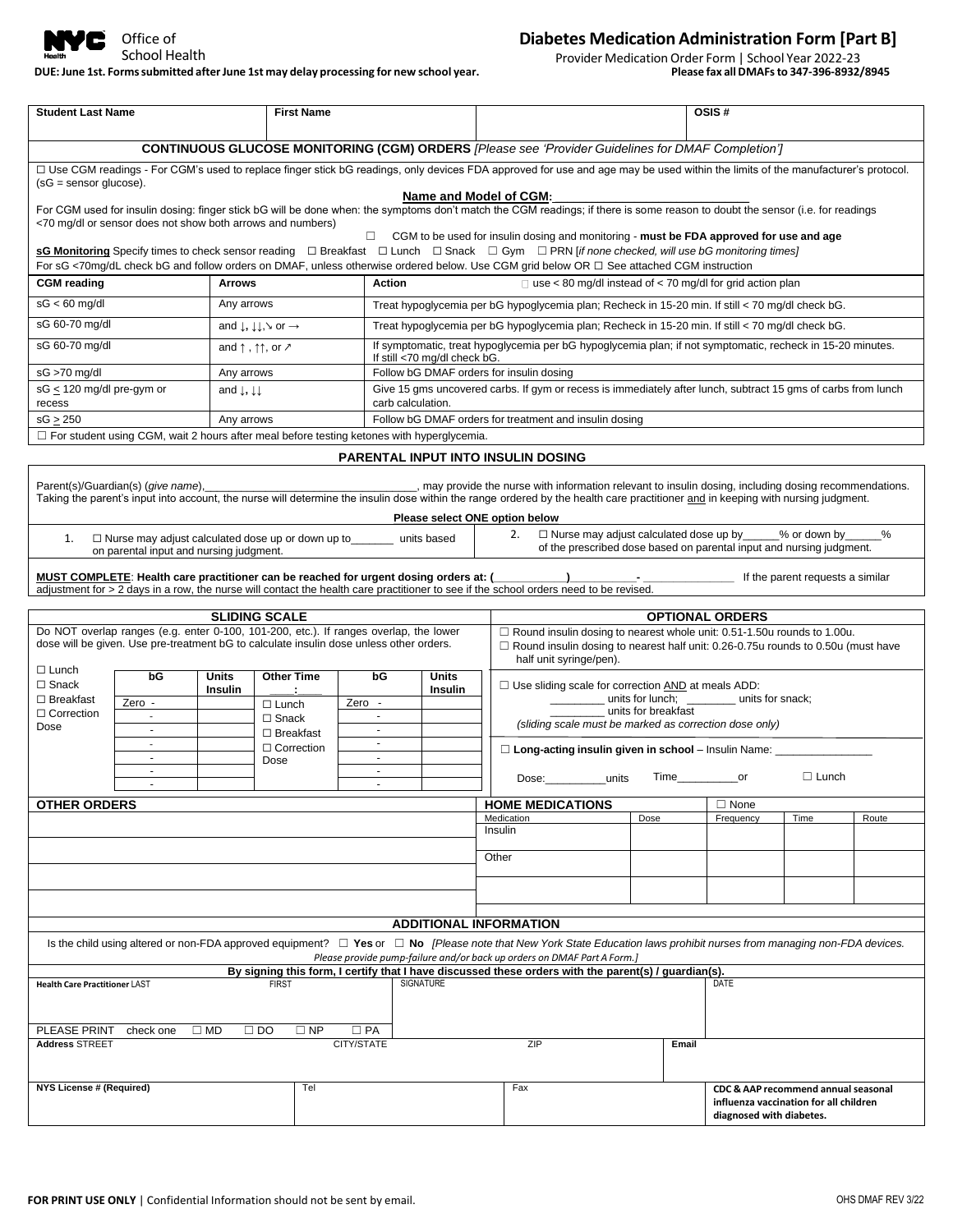# **PARENTS AND GUARDIANS: READ, COMPLETE, AND SIGN. BY SIGNING BELOW, I AGREE TO THE FOLLOWING:**

- 1. I consent to the nurse giving my child's prescribed medicine, and the nurse/trained staff checking their blood sugar and treating their low blood sugar based on the directions and skill level determined by my child's health care practitioner. These actions may be performed on school grounds or during school trips.
- 2. I also consent to any equipment needed for my child's medicine being stored and used at school.

#### 3. *I understand that:*

- I must give the school nurse my child's medicine, snacks, equipment, and supplies and must replace such medicine, snacks, equipment and supplies as needed. The Office of School Health (OSH) recommends the use of safety lancets and other safety needle devices and supplies to check my child's blood sugar levels and give insulin.
- All prescription and "over-the-counter" medicine I give the school must be new, unopened, and in the original bottle or **box. I will provide the school with current, unexpired medicine for my child's use during school days.**
	- Prescription medicine must have the original pharmacy label on the box or bottle. Label must include: **1)** my child's name, **2)** pharmacy name and phone number, **3)** my child's health care practitioner's name, **4)** date, **5)** number of refills, **6)** name of medicine, **7)** dosage, **8)** when to take the medicine, **9**) how to take the medicine and **10)** any other directions.
- I must **immediately** tell the school nurse about any change in my child's medicine or the health care practitioner's instructions.
- OSH and its agents involved in providing the above health service(s) to my child are relying on the accuracy of the information in this form.
- By signing this Medication Administration Form (MAF), I authorize OSH to provide diabetes-related health services to my child. These services may include but are not limited to a clinical assessment or a physical exam by an OSH health care practitioner or nurse.
- The medication order in this MAF expires at the end of my child's school year, which may include the summer session, or when I give the school nurse a new MAF (whichever is earlier). When this medication order expires, I will give my child's school nurse a new MAF written by my child's health care practitioner.
- OSH and the Department of Education (DOE) are responsible for making sure that my child can safely test their blood sugar.
- This form represents my consent and request for the diabetes services described on this form. It is not an agreement by OSH to provide the requested services. If OSH decides to provide these services, my child may also need a Student Accommodation Plan. This plan will be completed by the school.
- For the purposes of providing care or treatment for my child, OSH may obtain any other information they think is needed about my child's medical condition, medication or treatment. OSH may obtain this information from any health care practitioner, nurse, or pharmacist who has given my child health services.

### **OSH Parent Hotline for questions about the Diabetes Medication Administration Form (DMAF):718-786-4933**

## **FOR SELF-ADMINISTRATION OF MEDICINE (INDEPENDENT STUDENTS ONLY)**

- I certify/confirm that my child has been fully trained and can take medicine on their own. I consent to my child carrying, storing and giving them the medicine prescribed on this form in school. I am responsible for giving my child this medicine in bottles or boxes as described above. I am also responsible for monitoring my child's medication use, and for all results of my child's use of this medicine in school. The school nurse will confirm my child's ability to carry and give them medicine. I also agree to give the school "back up" medicine in a clearly labeled box or bottle.
- I consent to the school nurse or trained school staff giving my child Glucagon if prescribed by their health care provider if my child is temporarily unable to carry and take medicine.

#### NOTE: It is preferred that you send medication and equipment for your child on a school trip day and for off-site school activities.

| <b>Student Last Name</b>                  | <b>First Name</b> |                                               | MI                              | Date of Birth   |                 |  |  |
|-------------------------------------------|-------------------|-----------------------------------------------|---------------------------------|-----------------|-----------------|--|--|
|                                           |                   |                                               |                                 |                 |                 |  |  |
| School ATSDBN / Name                      |                   |                                               | Borough                         |                 | <b>District</b> |  |  |
|                                           |                   |                                               |                                 |                 |                 |  |  |
| Print Parent / Guardian's Name            |                   | Parent / Guardian's Signature for Parts A & B |                                 | Date signed     |                 |  |  |
|                                           |                   |                                               |                                 |                 |                 |  |  |
| <b>Parent / Guardian's Address</b>        |                   |                                               | <b>Parent /Guardian's Email</b> |                 |                 |  |  |
|                                           |                   |                                               |                                 |                 |                 |  |  |
| <b>Telephone Numbers</b>                  | Daytime Tel No.   | Home Tel No.                                  |                                 | Cell Phone No.  |                 |  |  |
|                                           |                   |                                               |                                 |                 |                 |  |  |
| <b>Alternate Emergency Contact's Name</b> |                   | <b>Relationship to Student</b>                |                                 | Contact Tel No. |                 |  |  |
|                                           |                   |                                               |                                 |                 |                 |  |  |